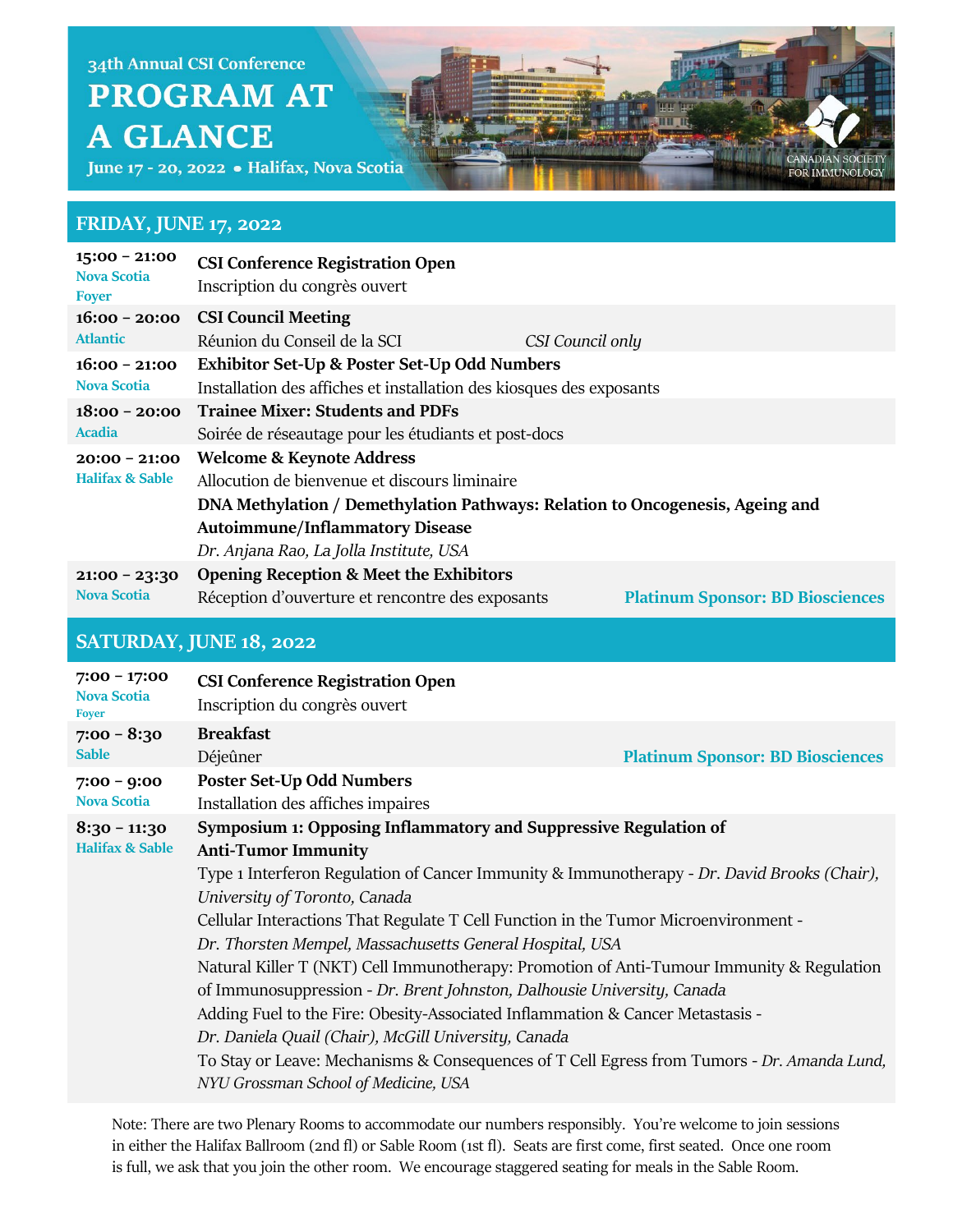June 17 - 20, 2022 · Halifax, Nova Scotia

| $9:30 - 9:45$<br><b>Nova Scotia</b>                                                 | <b>Refreshment Break</b><br>Pause                                                                                                                                                                                                                                                                                                                                                                                                                                                       |                                                                                                                                                                                                                                                                                         |
|-------------------------------------------------------------------------------------|-----------------------------------------------------------------------------------------------------------------------------------------------------------------------------------------------------------------------------------------------------------------------------------------------------------------------------------------------------------------------------------------------------------------------------------------------------------------------------------------|-----------------------------------------------------------------------------------------------------------------------------------------------------------------------------------------------------------------------------------------------------------------------------------------|
| $9:30 - 12:00$<br><b>Nova Scotia</b>                                                | <b>Meet the Exhibitors</b><br>Rencontre des exposants                                                                                                                                                                                                                                                                                                                                                                                                                                   |                                                                                                                                                                                                                                                                                         |
| $11:30 - 12:30$<br><b>Halifax &amp; Sable</b>                                       | Equity, Diversity and Inclusion Training/Information Session<br>Formation/Séance d'information sur l'équité, la diversité et l'inclusion<br><b>Practical Approaches to Crafting and Implementing EDI Statements</b><br>Dr. Sarah Overington, NSERC, Canada                                                                                                                                                                                                                              |                                                                                                                                                                                                                                                                                         |
| $12:30 - 12:35$<br><b>Halifax &amp; Sable</b>                                       | <b>Sponsored Talk from Adaptive Biotech</b><br>Séance sponsorisée par Adaptive Biotech                                                                                                                                                                                                                                                                                                                                                                                                  |                                                                                                                                                                                                                                                                                         |
| $12:35 - 14:30$                                                                     | Lunch Sable<br>Dîner                                                                                                                                                                                                                                                                                                                                                                                                                                                                    | <b>Lunch for Trainees Acadia</b><br>Dîner de développement de carrières pour<br>les étudiants/post-docs                                                                                                                                                                                 |
| $14:30 - 16:30$                                                                     | <b>Sponsored Talk by Miltenyi Biotec</b><br>Séance sponsorisée par Miltenyi Biotec<br>Workshop 1: Leukocyte Development,<br><b>Activation &amp; Signaling Halifax</b><br>Atelier <sub>1</sub><br>Dr. Arthur Mortha (Chair), University of<br>Toronto, Canada<br>Dr. Francesca Di Cara (Chair), Dalhousie<br>University, Canada                                                                                                                                                          | <b>Sponsored Talk by Cytek Biosciences</b><br>Séance sponsorisée par Cytek Biosciences<br><b>Workshop 2: Host-Pathogens Acadia</b><br>Atelier <sub>2</sub><br>Dr. Deanna Santer (Chair), University of<br>Manitoba, Canada<br>Dr. Sarah Crome (Chair), University of Toronto,<br>Canada |
|                                                                                     | <b>Workshop Sponsor: Miltenyi Biotec</b>                                                                                                                                                                                                                                                                                                                                                                                                                                                | <b>Workshop Sponsor: Cytek Biosciences</b>                                                                                                                                                                                                                                              |
| $16:30 - 18:00$<br><b>Halifax &amp; Sable</b><br>*Refreshments<br>served in Halifax | <b>CIHR III Early Investigator Session with Coffee &amp; Snacks</b><br>RSC IMII session des chercheurs en début de carrière avec café et collations<br>Dr. Charu Kaushic (Moderator), CIHR Institute of Infection and Immunity, Canada<br>Dr. Siavash Vahidi, University of Guelph, Canada<br>Dr. Jennifer Geddes-McAlister, University of Guelph, Canada<br>Dr. Christopher Fernandez Prada, University of Montreal &<br>McGill University, Canada<br><b>Session Sponsor: CIHR III</b> |                                                                                                                                                                                                                                                                                         |
| $18:00 - 18:30$<br><b>Halifax &amp; Sable</b>                                       | <b>BD Biosciences Talk: Journey to Discover - Dionne White</b><br>Séance sponsorisée par BD Biosciences                                                                                                                                                                                                                                                                                                                                                                                 |                                                                                                                                                                                                                                                                                         |
| $18:30 - 20:00$<br><b>Sable</b>                                                     | <b>Buffet Dinner</b><br>Souper                                                                                                                                                                                                                                                                                                                                                                                                                                                          |                                                                                                                                                                                                                                                                                         |
| 20:00 -22:00<br><b>Nova Scotia</b>                                                  | Meet the Exhibitors & 1st Poster Session Odd Numbers<br>Rencontre des exposants etnier Séance d'affiches                                                                                                                                                                                                                                                                                                                                                                                |                                                                                                                                                                                                                                                                                         |

CANADIAN SOCIETY<br>FOR IMMUNOLOGY

Note: There are two Plenary Rooms to accommodate our numbers responsibly. You're welcome to join sessions in either the Halifax Ballroom (2nd fl) or Sable Room (1st fl). Seats are first come, first seated. Once one room is full, we ask that you join the other room. We encourage staggered seating for meals in the Sable Room.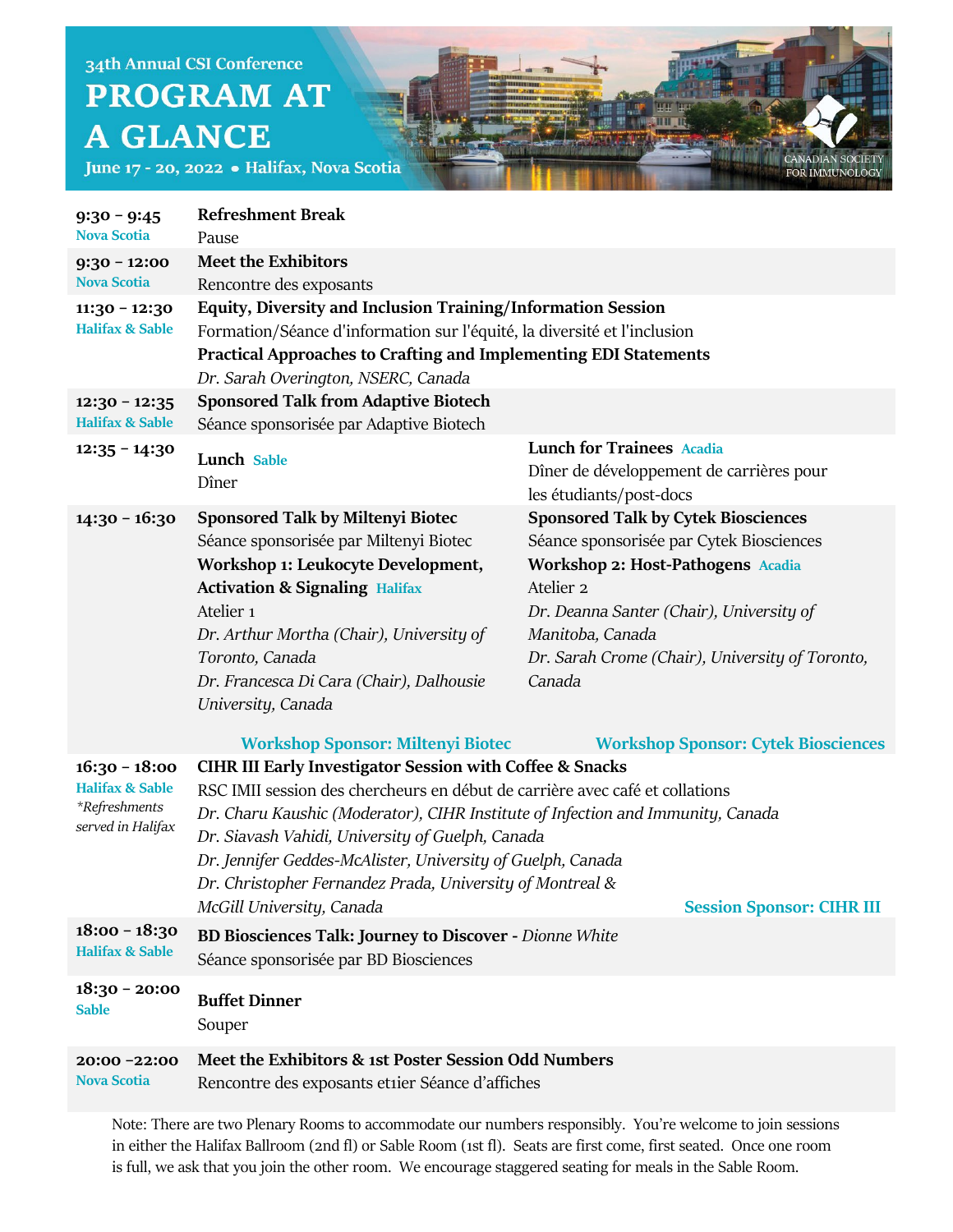

June 17 - 20, 2022 · Halifax, Nova Scotia

#### **SUNDAY, JUNE 19, 2022**

| $7:00 - 17:00$<br><b>Nova Scotia</b><br><b>Foyer</b> | <b>CSI Conference Registration Open</b><br>Inscription du congrès ouvert                                                                                                                                                                                                                                                                                                                                                                                                                                                                                                                                                                                                                                                                                                                                                                 |                                                                                                                                                                                                                                                                                                                                                                   |
|------------------------------------------------------|------------------------------------------------------------------------------------------------------------------------------------------------------------------------------------------------------------------------------------------------------------------------------------------------------------------------------------------------------------------------------------------------------------------------------------------------------------------------------------------------------------------------------------------------------------------------------------------------------------------------------------------------------------------------------------------------------------------------------------------------------------------------------------------------------------------------------------------|-------------------------------------------------------------------------------------------------------------------------------------------------------------------------------------------------------------------------------------------------------------------------------------------------------------------------------------------------------------------|
| $7:00 - 8:30$<br>$7:00 - 9:00$<br><b>Nova Scotia</b> | Breakfast / Déjeûner Sable<br><b>Poster Set-Up Even Numbers</b><br>Installation des affiches pairs                                                                                                                                                                                                                                                                                                                                                                                                                                                                                                                                                                                                                                                                                                                                       | <b>Platinum Sponsor: BD Biosciences</b>                                                                                                                                                                                                                                                                                                                           |
| $8:20 - 11:30$<br><b>Halifax &amp; Sable</b>         | <b>Sponsored Talk by BioLegend</b><br>Séance sponsorisée par BioLegend<br>Symposium 2: Immune Development and Layered Immunity<br>Infant Trajectories to Asthma and Allergy - Dr. Padmaja Subbarao (Chair),<br>University of Toronto, Canada<br>Immune-Microbe Interactions in Human Newborns - Dr. Petter Brodin, Imperial College London<br>& Karolinska Institute, Sweden<br>Investigating Human Foetal Blood Development at the Single-Cell Level - Dr. Ana Cvejic,<br>University of Cambridge, England<br>Collaborative Approaches to Understanding Childhood Asthma - Dr. James Gern, University of<br>Wisconsin School, USA<br>Role of the Maternal Microbiome in Shaping Development & Function of the Neonatal Immune<br>System - Dr. Kathy McCoy (Chair), University of Calgary, Canada<br><b>Symposium Sponsor: BioLegend</b> |                                                                                                                                                                                                                                                                                                                                                                   |
| $9:30 - 9:45$<br><b>Nova Scotia</b>                  | <b>Refreshment Break / Pause</b>                                                                                                                                                                                                                                                                                                                                                                                                                                                                                                                                                                                                                                                                                                                                                                                                         |                                                                                                                                                                                                                                                                                                                                                                   |
| $9:30 - 12:00$<br><b>Nova Scotia</b>                 | Meet the Exhibitors / Rencontre des exposants                                                                                                                                                                                                                                                                                                                                                                                                                                                                                                                                                                                                                                                                                                                                                                                            |                                                                                                                                                                                                                                                                                                                                                                   |
| $11:30 - 13:30$                                      | Lunch / Dîner Sable                                                                                                                                                                                                                                                                                                                                                                                                                                                                                                                                                                                                                                                                                                                                                                                                                      |                                                                                                                                                                                                                                                                                                                                                                   |
| $11:30 - 13:00$                                      | <b>CSI Annual General</b><br><b>Meeting Halifax</b><br>Assemblée Générale de la SCI                                                                                                                                                                                                                                                                                                                                                                                                                                                                                                                                                                                                                                                                                                                                                      | <b>Trainee Speaker</b><br>Lunch Acadia<br>Diner étudiants-conférenciers                                                                                                                                                                                                                                                                                           |
| $13:30 - 15:30$                                      | <b>Sponsored Talk by STEMCELL Technologies</b><br>Séance sponsorisée par STEMCELL Technologies<br><b>Workshop 3: Immune-Mediated Diseases</b><br><b>Halifax</b><br>Atelier <sub>3</sub><br>Dr. Lisa Reynolds (Chair), University of<br>Victoria, Canada<br>Dr. Channakeshava Sokke Umeshappa<br>(Chair), Dalhousie University, Canada<br><b>Workshop Sponsor: StemCell Technologies</b>                                                                                                                                                                                                                                                                                                                                                                                                                                                  | <b>Sponsored Talk by 10x Genomics</b><br>Séance sponsorisée par 10x Genomics<br><b>Workshop 4: Cancer Immunology, Vaccines</b><br>& Immunotherapy Acadia<br>Atelier <sub>4</sub><br>Dr. Michele Ardolino (Chair), OHRI & University of<br>Ottawa, Canada<br>Dr. Lee-Hwa Tai (Chair), Université de Sherbrooke,<br>Canada<br><b>Workshop Sponsor: 10x Genomics</b> |

Note: There are two Plenary Rooms to accommodate our numbers responsibly. You're welcome to join sessions in either the Halifax Ballroom (2nd fl) or Sable Room (1st fl). Seats are first come, first seated. Once one room is full, we ask that you join the other room. We encourage staggered seating for meals in the Sable Room.